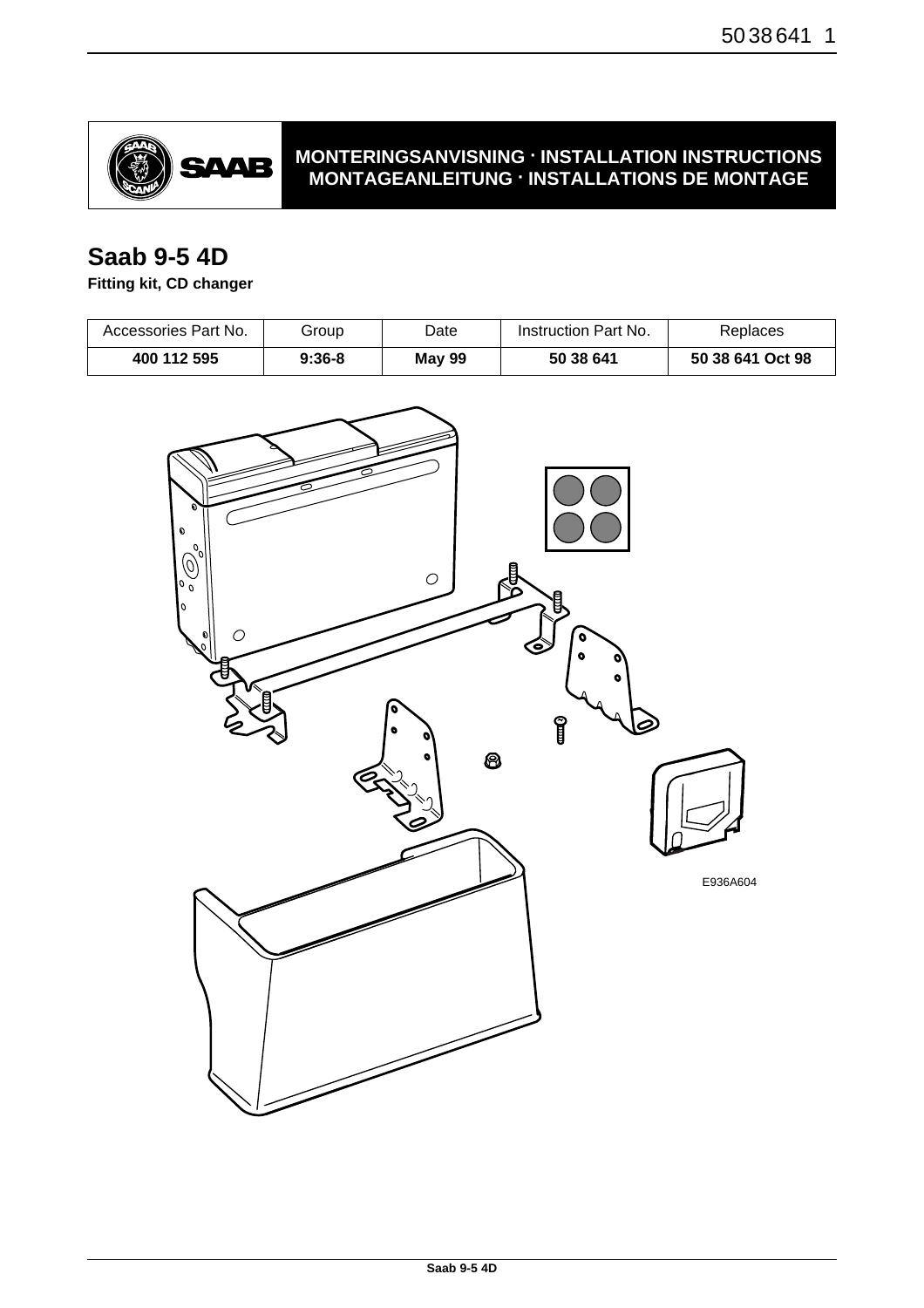

- 1 CD changer (sold separately)
- 2 Floor bracket
- 3 Bracket (2)
- 4 Nut (7)
- 5 Screw (4)
- 6 Adhesive tape (4) (supplied with CD changer)
- 7 Cover
- 8 CD magazine (supplied with CD changer)

## **WARNING**

The CD changer is a class 1 laser product

- Service and repair of the CD changer must only be carried out by a qualified technician.
- If the outer casing of the CD changer is damaged, laser radiation may occur which may cause personal injury

### **Important**

If it is necessary to remove the CD-changer from the car and it is not going to be fitted back in the same car, the diagnostic tool must be used to divorce it from the car via Audio System and the "Programming" menu.

The divorce must be performed while the CDchanger is fitted in the car to which it was married.